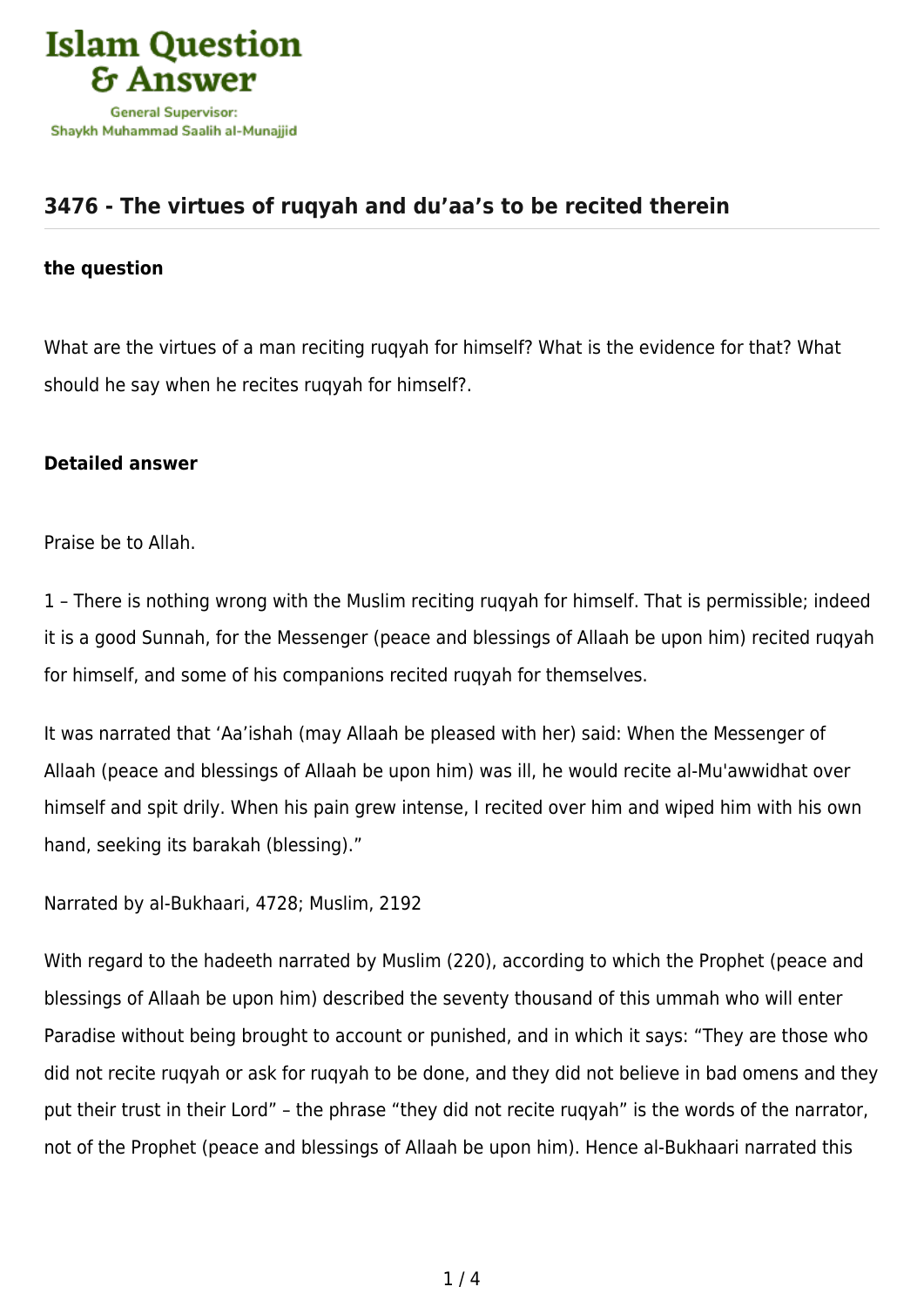

hadeeth (no. 5420) and he did not mention this phrase.

Shaykh al-Islam Ibn Taymiyah (may Allaah have mercy on him) said:

These people are praised because they did not ask anyone to recite ruqyah for them, and ruqyah is a type of du'aa', so they did not ask others to pray for them. The phrase "and they did not recite ruqyah" which is mentioned in the hadeeth is a mistake (on the part of the narrator), for their ruqyah for themselves and for others is a good deed. The Prophet (peace and blessings of Allaah be upon him) recited ruqyah for himself and for others; he did not ask anyone to recite ruqyah for him. His reciting rugyah for himself and others was like his making du'aa' for himself and others; this is something that is enjoined, for all the Prophets asked of Allaah and prayed to Him, as Allaah tells us in the stories of Adam, Ibraaheem, Moosa and others.

Majmoo' al-Fataawa, 1/182

Ibn al-Qayyim (may Allaah have mercy on him) said:

This phrase is inserted in the hadeeth, but it is a mistake on the part of some of the narrators. Haadi al-Arwaah, 1/89.

Ruqyah is one of the greatest remedies that the believer should use regularly.

2 – With regard to the du'aa' that is prescribed for the Muslim to say if he wants to recite ruqyah for himself or for someone else, there are many such du'aa's, the greatest of which are al-Faatihah and al-Mu'awwidhat.

A group of the Companions of the Prophet (peace and blessings of Allaah be upon him) set out on a journey and travelled until they made came near one of the Arab tribes. They asked them for hospitality but they refused to do so. Then the leader of that tribe was stung, and they tried everything but nothing helped him. Then some of them said, Why don't you go to those people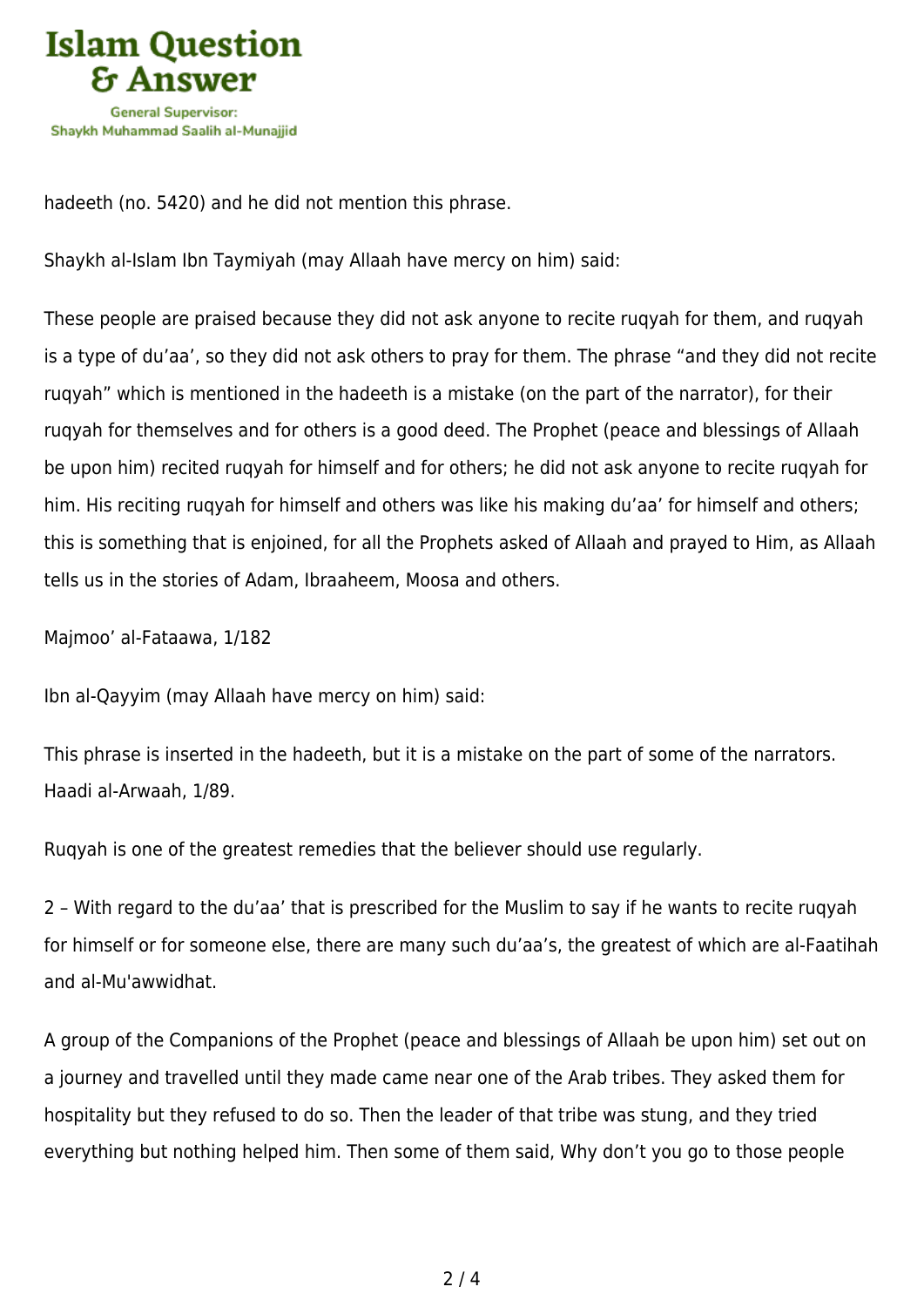

Shavkh Muhammad Saalih al-Munaiiid

who are staying (nearby)? Maybe some of them have something. So they went to them and said, O people, our leader has been stung and we have tried everything and nothing helped him. Do any of you have something? One of them said, Yes, by Allaah. I will perform ruqyah for him, but by Allaah we asked you for hospitality and you did not give us anything, so we will not perform ruqyah for you unless you give us something in return. So they agreed on a flock of sheep, then he started to blow on him and recite Al-hamdu Lillaahi Rabb il-'Aalameen. Then he recovered quickly from his complaint and started walking, and there was nothing wrong with him. Then they have them what they had agreed to, and some of them (the Sahaabah) said, Let us share it out. The one who had performed ruqyah said, Do not do anything until we come to the Prophet (peace and blessings of Allaah be upon him) and tell him what happened, and we will wait and see what he tells us to do. So they came to the Messenger of Allaah (peace and blessings of Allaah be upon him) and told him what had happened. He said, "How did you know that it is a ruqyah?" Then he said, "You did the right thing. Share them out, and give me a share." And the Messenger of Allaah (peace and blessings of Allaah be upon him) smiled. (Narrated by al-Bukhaari, 2276, and by Muslim, 2201).

It was narrated that 'Aa'ishah (may Allaah be pleased with her) said: When the Messenger of Allaah (peace and blessings of Allaah be upon him) was ill, he would recite al-Mu'awwidhat over himself and spit drily. When his pain grew intense, I recited over him and wiped him with his own hand, seeking its barakah (blessing)."

Narrated by al-Bukhaari, 4728; Muslim, 2192

The du'aa's that have been narrated in the Sunnah include the following:

Muslim (2202) narrated from 'Uthmaan ibn Abi'l-Aas that he complained to the Messenger of Allaah (peace and blessings of Allaah be upon him) about pain that he had felt in his body from the time he had become Muslim. The Messenger of Allaah (peace and blessings of Allaah be upon him)